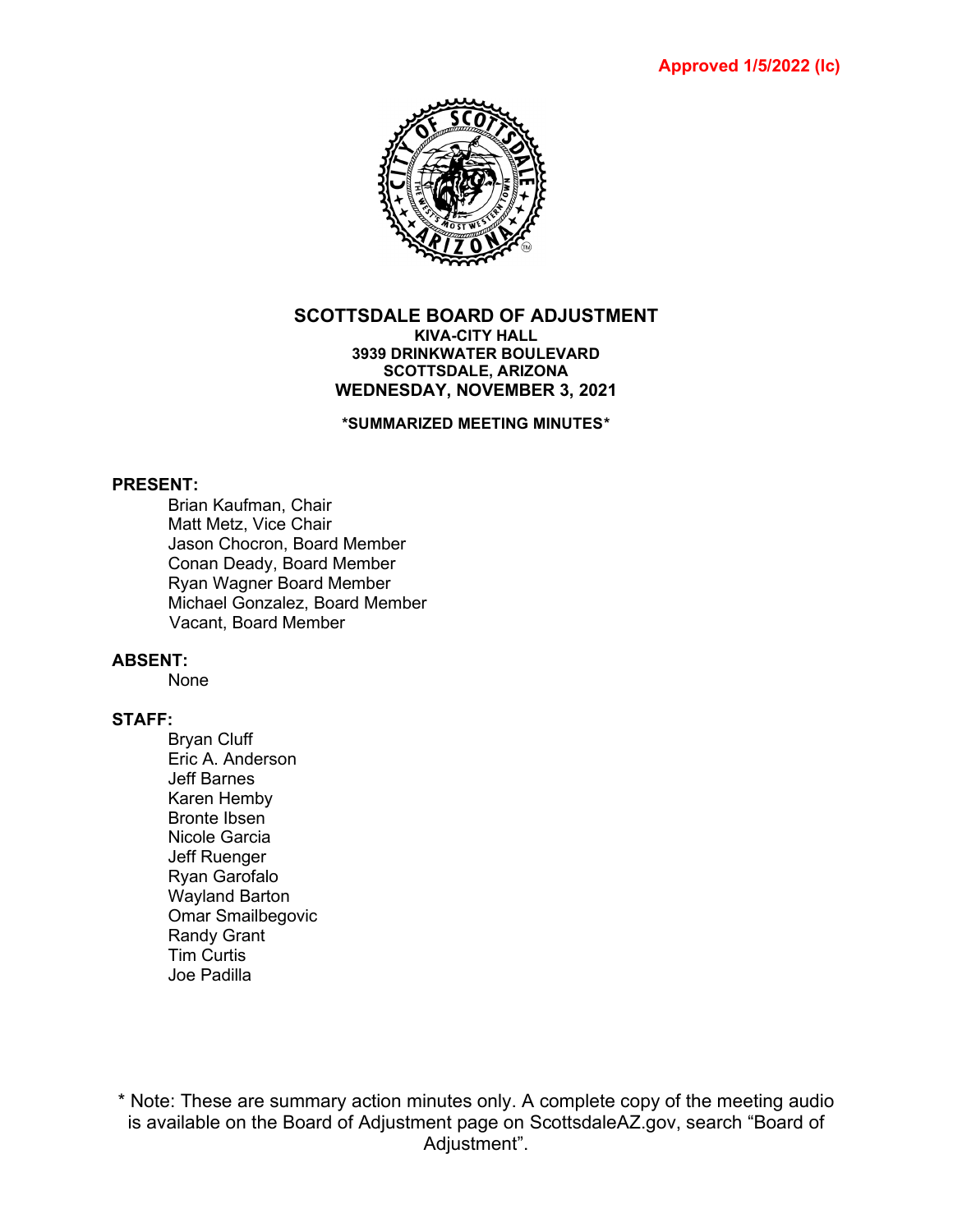## **CALL TO ORDER**

The regular meeting of the Scottsdale Board of Adjustment was called to order by Chair Kaufman at 6:01 pm.

# **ROLL CALL**

A formal roll call confirmed all members present as stated above.

#### **ADMINISTRATIVE REPORT**

1. Identify supplemental information, if any, related to the November 3, 2021 Board of Adjustment agenda items, and other correspondence.

#### **APPROVAL OF MINUTES**

2. Review and possible approval of September 1, 2021 Board of Adjustment Regular Meeting Minutes.

**CHAIR KAUFMAN MADE A MOTION TO APPROVE THE SEPTEMBER 1, 2021 BOARD OF ADJUSTMENT MEETING MINUTES, 2ND BY BOARD VICE CHAIR METZ. THE MOTION CARRIED UNANIMOUSLY IN FAVOR BY CHAIR KAUFMAN, VICE CHAIR METZ, BOARD MEMBER GONZALEZ, BOARD MEMBER CHOCRON, BOARD MEMBER WAGNER AND BOARD MEMBER DEADY WITH AN AYE VOTE OF SIX (6) TO ZERO (0).** 

#### **CONTINUANCES**

[7-BA-2021 \(Boyd Casita Extension Accommodation\)](https://eservices.scottsdaleaz.gov/planning/projectsummary/ba_reports/BA_7_BA_2021.pdf)

**Applicant has requested a continuance to the January 5th Board of Adjustment meeting.**

Request by owner for a disability accommodation to the City of Scottsdale Zoning Ordinance, Section 5.404.E.1.a, as amended by case 59-ZN-1992, seeking a relief from the required front yard setback for a proposed building addition, for a property with Singlefamily Residential (R1-10) zoning located at 33833 N 67th St.

Staff contact person is Omar Smailbegovic, 480-312-3087. **Applicant contact person is Gregory Boyd, (408) 406-1470**.

**CHAIR KAUFMAN MADE A MOTION TO CONTINUE CASE 7-BA-2021 TO THE JANUARY 5, 2022 MEETING, 2ND BY BOARD MEMBER CHOCRON. THE MOTION CARRIED UNANIMOUSLY IN FAVOR BY CHAIR KAUFMAN, VICE CHAIR METZ, BOARD MEMBER GONZALEZ, BOARD MEMBER CHOCRON, BOARD MEMBER WAGNER AND BOARD MEMBER DEADY WITH AN AYE VOTE OF SIX (6) TO ZERO (0).** 

\* Note: These are summary action minutes only. A complete copy of the meeting audio is available on the Board of Adjustment page on ScottsdaleAZ.gov, search "Board of Adiustment".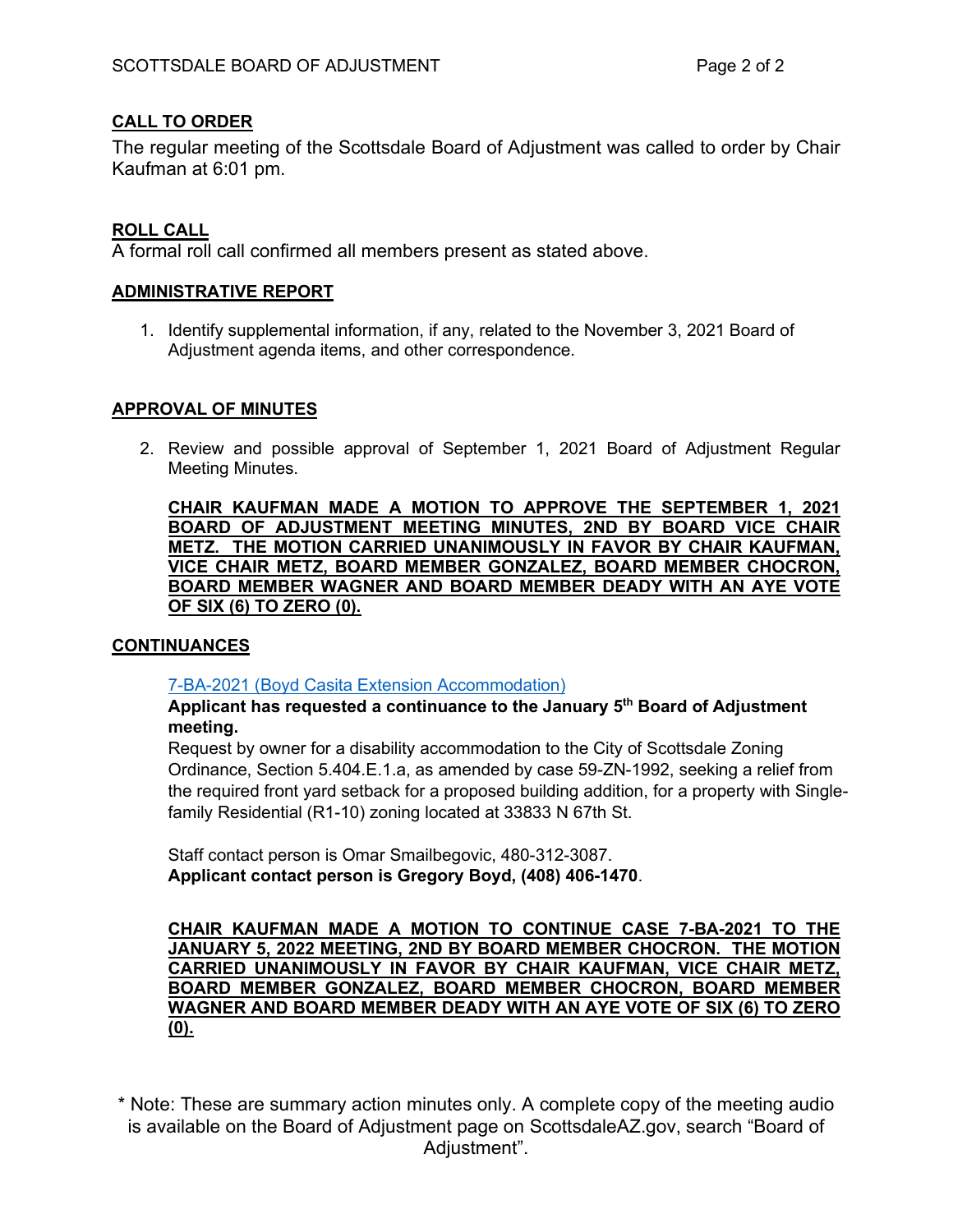#### **REGULAR AGENDA**

6. [9-BA-2021 \(Sharon Drive Addition -](https://eservices.scottsdaleaz.gov/planning/projectsummary/ba_reports/BA_9_BA_2021.pdf) Variance)

Request by owner for a variance to the City of Scottsdale Zoning Ordinance, Section 5.204.E.3. to reduce the required rear yard (west) setback on the parcel from thirty-five (35) feet to fifteen (15) feet, and a variance to reduce the amended front yard setback as granted under case 23-BA-85 from eight (8) feet to seven-feet 2-inches (7'-2") on the east frontage, for a property with Single-family Residential (R1-35) zoning located at 8014 E Sharon Drive.

Staff contact person is Wayland Barton, 480-312-2347. **Applicant contact person is Peter Valenzuela, (602) 316-4010**

#### **CHAIR KAUFMAN ALLOWED ITEM #6 TO BE HEARD AS THE FIRST CASE PER THE APPLICANT'S REQUEST.**

**CHAIR KAUFMAN MADE A MOTION TO APPROVE VARIANCE #1 FOR CASE 9-BA-2021, 2ND BY BOARD MEMBER CHOCRON. THE MOTION FAILED BY CHAIR KAUFMAN, BOARD MEMBER CHOCRON AND BOARD MEMBER WAGNER WITH AN AYE VOTE OF THREE (3) TO THREE (3) WITH VICE CHAIR METZ, BOARD MEMBER GONZALEZ, AND BOARD MEMBER DEADY DISSENTING.**

**VICE CHAIR METZ MADE A MOTION TO DENY VARIANCE #1 FOR CASE 9-BA-2021, 2ND BY BOARD MEMBER DEADY. THE MOTION CARRIED IN FAVOR BY CHAIR KAUFMAN, VICE CHAIR METZ, BOARD MEMBER GONZALEZ, BOARD MEMBER DEADY WITH AN AYE VOTE OF FOUR (4) TO TWO (2) WITH BOARD MEMBER WAGNER AND BOARD MEMBER CHOCRON DISSENTING.** 

**BOARD MEMBER WAGNER MADE A MOTION TO APPROVE VARIANCE #2 FOR CASE 9-BA-2021, 2ND BY BOARD MEMBER CHOCRON. THE MOTION CARRIED IN FAVOR BY VICE CHAIR METZ, BOARD MEMBER GONZALEZ, BOARD MEMBER DEADY, BOARD MEMBER WAGNER AND BOARD MEMBER CHOCRON WITH AN AYE VOTE OF FIVE (5) TO ONE (1) WITH CHAIR KAUFMAN DISSENTING.** 

Request to speak cards from Peter Valenzuela and Sage Lentg

#### 3. [6-BA-2021 \(Scottsdale Recovery Center -](https://eservices.scottsdaleaz.gov/planning/projectsummary/ba_reports/BA_6_BA_2021.pdf) Appeal)

Request for an appeal of the Zoning Administrator's written decision dated June 23, 2021, that the proposed sober living use of the property would constitute a Care Home, which is not permitted under the Medium Density Residential (R-3) zoning at the property located at 7910 and 7920 E. Wilshire Drive.

Staff contact person is Jeff Barnes, 480-312-2376. **Applicant contact person is Heather Dukes, 602-320-8866**.

\* Note: These are summary action minutes only. A complete copy of the meeting audio is available on the Board of Adjustment page on ScottsdaleAZ.gov, search "Board of Adiustment".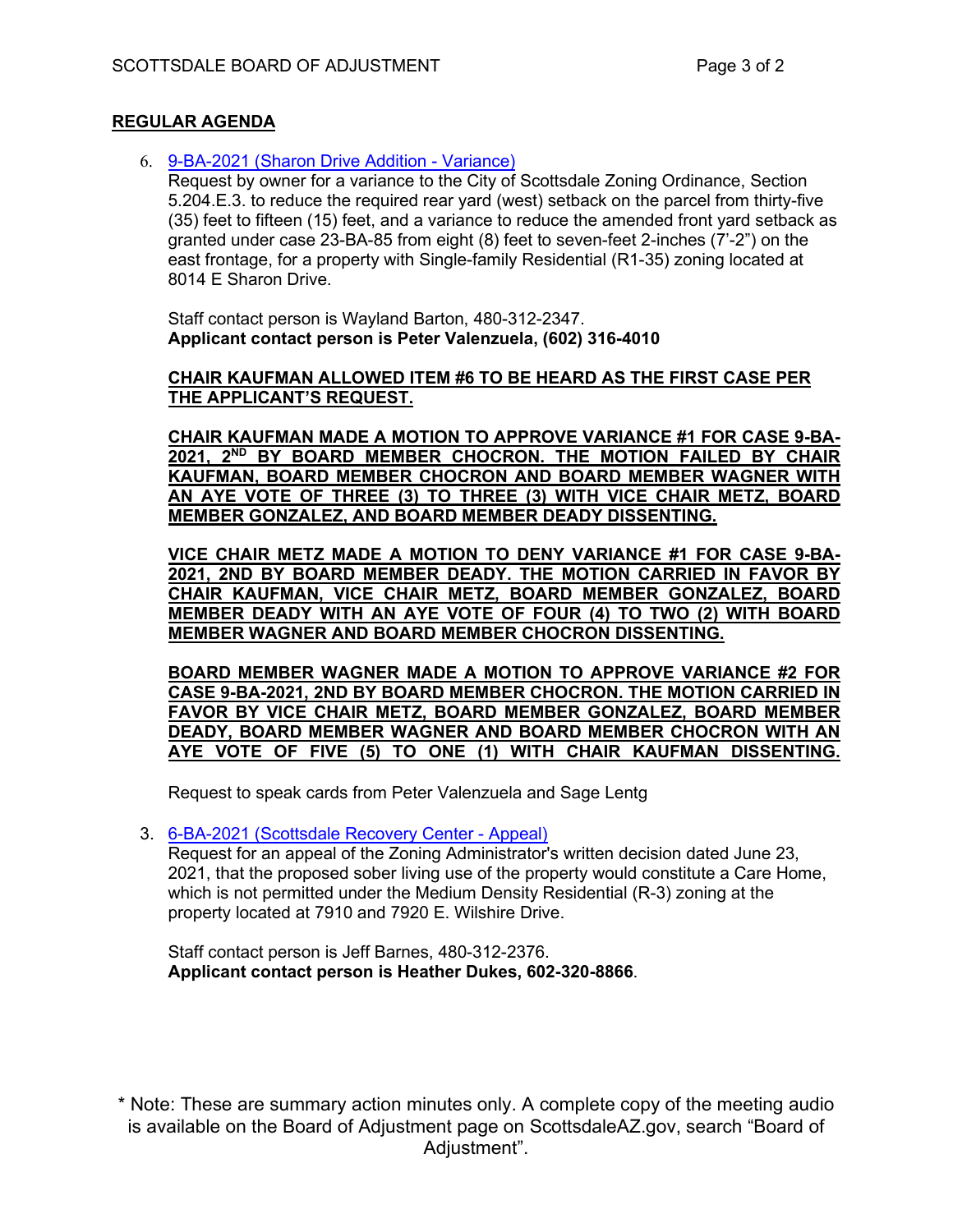**VICE CHAIR METZ MADE A MOTION THAT THE BOARD HAS JURISDICTION AND THE APPLICANT HAS STANDING OVER THE ZONING ADMINISTRATOR'S DECISION RELATED TO CASE 6-BA-2021, 2ND BY BOARD CHAIR KAUFMAN. THE MOTION CARRIED UNANIMOUSLY IN FAVOR BY CHAIR KAUFMAN, VICE CHAIR METZ, BOARD MEMBER GONZALEZ, BOARD MEMBER CHOCRON, BOARD MEMBER WAGNER AND BOARD MEMBER DEADY WITH AN AYE VOTE OF SIX (6) TO ZERO (0).** 

**CHAIR KAUFMAN MADE A MOTION FOR CASE 6-BA-2021 TO OVERTURN THE ZONING ADMINISTRATOR'S DECISION, CITING IT WAS ARBITRARY, CAPRICIOUS OR AN ABUSE OF DISCRETION IN DEFINING THE SCOTTSDALE RECOVERY CENTER AS A CARE HOME. THAT IT IS NOT A CARE HOME EITHER BECAUSE IT IS NOT LICENSED AS A HEALTH CARE INSTITUTION UNDER STATE LAW OR BECAUSE THERE IS NO SUPERVISORY CARE BEING PROVIDED. 2ND BY BOARD MEMBER DEADY. THE MOTION CARRIED IN FAVOR BY CHAIR KAUFMAN, BOARD MEMBER CHOCRON, BOARD MEMBER WAGNER, BOARD MEMBER GONZALEZ, AND BOARD MEMBER DEADY WITH AN AYE VOTE OF FIVE (5) TO ONE (1) WITH VICE CHAIR METZ DISSENTING.** 

Request to speak cards from: Sarah Jane Hunt, Heather Dukes, Lynn Reed, Tove White, Lala Smith, Jeff Marsh, Colleen Vorst, Davyd Cash.

Jeremy Alvind was given speaking time from: Itman Ilahi, Joe Landin, Michelle Smek, Tony Renello, Lee Yauva, Shandel Chavez, Hailey Watson, Mary Jane Watman, Daniel Silvey, Dustin Palen, Hunter Bowers, Emma Slaughter, Corey Matthey, Hillary Hansen, Chris Carabajal, Samantha Boone, Laura Jones, Aymet Demara, Theresa Faulkner, Cheryl Huber, Tara Hancharik, Maggie Dobb, Carson, Cooklin, James Michael Jacquette, Allex Sells, Rob Driscoll, John Berthle, Mario Torrez, Alex Spritzer, Justin Polchow, Ken Kobre, Daria Brill, Michelle Sproule, Christina Arellana, Lori Mishcke, Noreem Ruane, Patrice Roy, Andrea Dermott and Jason Rapasky

BOARD OF ADJUSTMENT RECESSED AT- 8:09 PM

BOARD OF ADJUSTMENT RECONVENED – 8:18 PM

BOARD OF ADJUSTMENT RECESSED – 9:06 PM

BOARD OF ADJUSTMENT RECONVENED – 9:11 PM

4. [8-BA-2021 \(Scottsdale Recovery Center -](https://eservices.scottsdaleaz.gov/planning/projectsummary/ba_reports/BA_8_BA_2021.pdf) Accommodation)

Request by owner for a reasonable accommodation based on a disability, to the City of Scottsdale Zoning Ordinance, to allow a proposed sober living (Care Home) use at a property with Medium Density Residential (R-3) zoning, located at 7910 and 7920 E. Wilshire Drive.

Staff contact person is Jeff Barnes, 480-312-2376. **Applicant contact person is Heather Dukes, 602-320-8866**.

\* Note: These are summary action minutes only. A complete copy of the meeting audio is available on the Board of Adjustment page on ScottsdaleAZ.gov, search "Board of Adjustment".